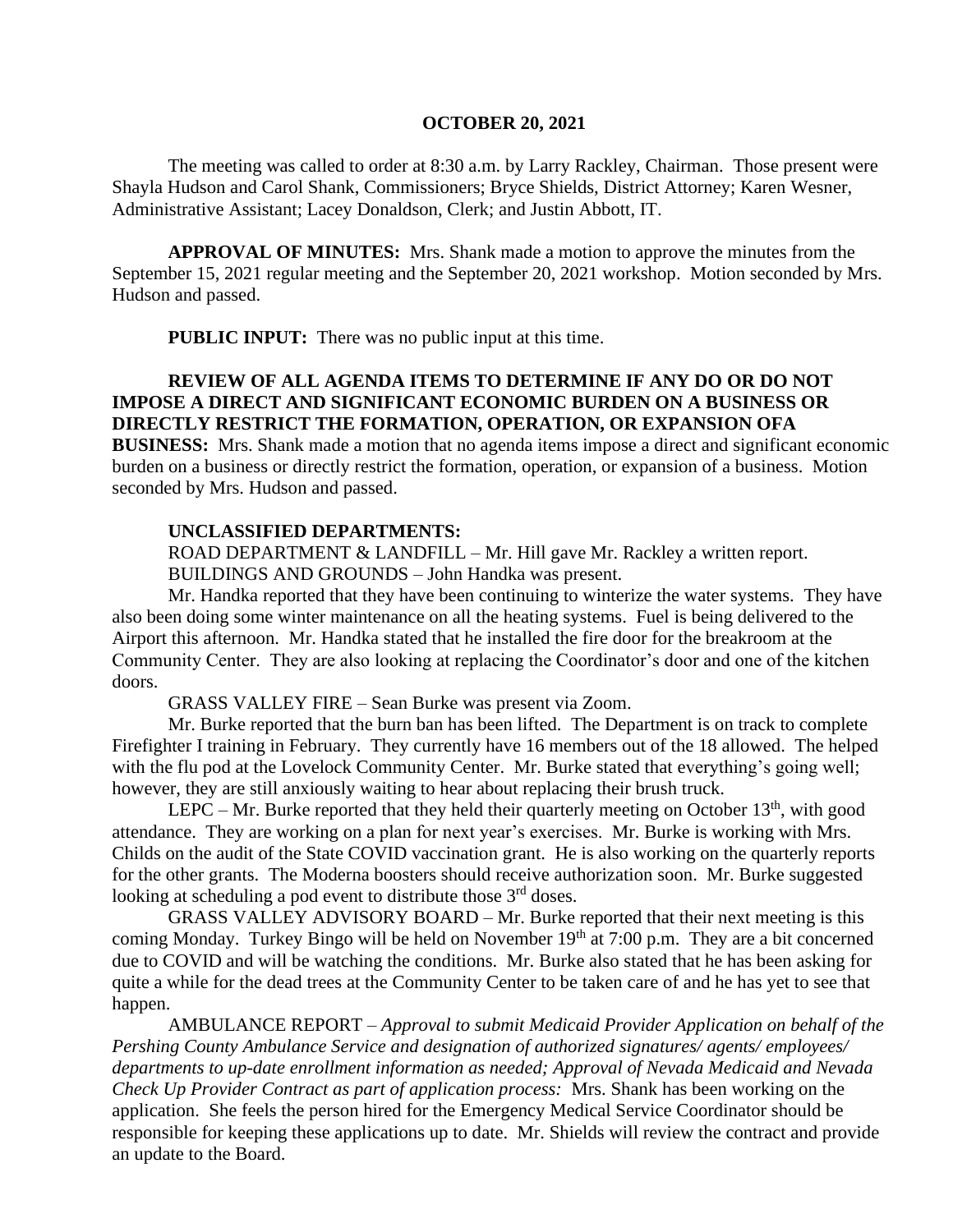*\*(The following motion was made later in the meeting, but included here for continuity purposes.)*

Mrs. Hudson made a motion to approve the submittal of the Medicaid Provider Application on behalf of the Pershing County Ambulance Service, to include the Nevada Medicaid and Nevada Check Up Provider Contract. Motion seconded by Mrs. Shank and passed.

LOVELOCK FIRE & AMBULANCE – Chief Wilcox was present.

Chief Wilcox reported that they have had 33 ambulance calls this month. Those taking Firefighter I completed their written tests on Monday. Chief Wilcox also reported that within the next few months they will be re-certifying all the EMTs.

EMERGENCY MEDICAL SERVICE COORDINATOR/MANAGER JOB DESCRIPTION REVIEW/APPROVAL; APPROVAL TO ADVERTISE/HIRE/SET SALARY – The Board reviewed the proposed job description. Mr. Rackley and Mrs. Shank didn't feel there was enough accountability in regard to the Ambulance billing. Mrs. Shank would like Mrs. Wesner to review the job description from Lander County. Mrs. Childs stated that the Ambulance budget for the current year is \$307,637. \$170,000 of that was budgeted for a new ambulance. Mrs. Childs wants it to be clear that we did not budget for this position and we cannot go over budget. Mr. Shields stated that he was told that if we hire an EMS Coordinator it would preclude us from applying for the SAFER (Staffing for Adequate Fire and Emergency Response) Grant to pay for this position. Mike Heidemann clarified that the SAFER grant can be used to augment staffing, but the position has to be tied to the fire side.

Mr. Shields spoke about the "umbrella" the Ambulance is under. It is not a County entity. Now that the Board is discussing increasing the EMS budget, it may be time to explore having an outside entity take over the ambulance service. It is a needed service, but it has to be provided in the most cost effective means possible. Mrs. Shank feels we should have an item on the next agenda to go out for RFPs (Requests for Proposals). Chief Wilcox asked if the Board thought the public would want an outside company coming in and replacing the volunteers that have been doing it for years. Sean Burke also urged the Board to consider what contracting with an outside agency would do to Pershing General Hospital. Mike Heidemann also stated that he is looking into a grant/loan through the USDA that might be an avenue to purchase an ambulance.

SAFETY/CHN/CEMETERY – Cheryl Haas sent a written report.

IT DEPARTMENT – Justin Abbott was present.

Mr. Abbott reported that he has been working on lots of support tickets, including an issue with our Microsoft Licensing. He has also attended quite a few meetings on Broadband. The contracts from AT&T should be coming our way any day now. He attended a meeting yesterday with GOED (Governor's Office of Economic Development) to discuss funding for Broadband.

*Update on possible sites to rent for the IT Department and approval to go forward with rental agreement:* Mr. Abbott and Mr. Rackley looked at a couple properties. The rental he would recommend would be the Main Street location. The monthly rent would be \$550, which would include all utilities except for the electric.

Mrs. Shank made a motion to approve a month to month rental agreement with the owners on Main Street to house Pershing County's IT Department. Motion seconded by Mrs. Hudson and passed.

#### **ELECTED DEPARTMENTS:**

LACEY DONALDSON, CLERK-TREASURER – *Approval of corrections/changes to the Tax Roll:* Mrs. Donaldson presented the Board with three corrections, two value changes and one removal of a mobile home.

007-331-05, Quam Value Change 008-431-02, Tucker Value Change MH 002054, Wigle Removal

Mrs. Shank made a motion to approve the corrections as presented. Motion seconded by Mrs. Hudson and passed.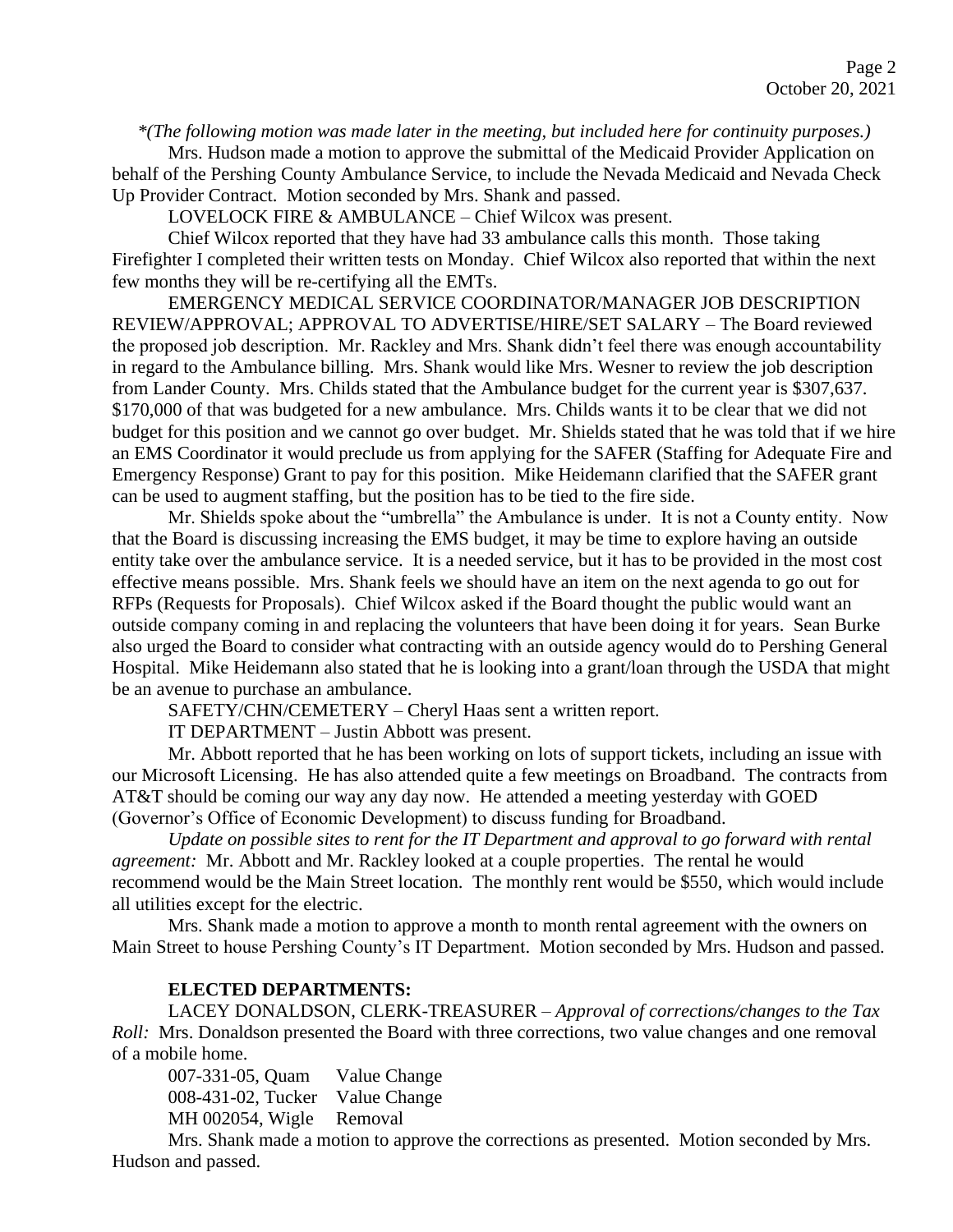Ms. Basso-Cerini also asked the Board to approve the removal of the Landfill and TV assessments on APN #001-094-02 and APN #001-095-01, for the Covered Wagon as they are currently closed.

Mrs. Shank made a motion to approve the removal of the Landfill and TV assessments for the Covered Wagon as presented. Motion seconded by Mrs. Hudson and passed.

**PUBLIC HEARING ON PROPOSED ORDINANCE #350, AMENDING CHAPTER 13.06, TITLE THIRTEEN, OF THE PERSHING COUNTY CODE BY PROVIDING THAT WASTE GENERATING ENTITIES SHALL BE DETERMINED BY "CLASSIFICATION" AND THAT ALL CLASSIFICATIONS IN LOVELOCK SHALL BE CHARGED A MULTIPLIER OF A BASE RATE OF \$12.00 EACH MONTH, WHILE CLASSIFICATIONS IN THE UNINCORPORATED AREAS OF PERSHING COUNTY SHALL BE CHARGED A MULTIPLIER OF A BASE RATE OF \$13.00 EACH MONTH, EFFECTIVE JULY 1, 2022:** Mr. Shields stated that he and Ms. Basso-Cerini are recommending that the Public Hearing be postponed so that they can meet with Devnet to discuss how the software works in reference to the changes. Mr. Shields reiterated that the Ordinance has already been adopted; this Bill only changes the effective date. Carl Clinger is in opposition to the increase.

# **ELECTED DEPARTMENTS, CONT.D:**

BRYCE SHIELDS, DISTRICT ATTORNEY – Mr. Shields spoke about the EMS issue and the statements made about cost effectiveness. It is the Board's responsibility to look at all viable options. Mr. Shields also reported that he will be holding interviews the first week of November for the Deputy Public Guardian position that is being funded by the Frontier Community Coalition.

**2022 GRANT APPLICATIONS/AWARDS:** REVIEW AND APPROVAL OF GRANTS FOR THE 11<sup>TH</sup> JUDICIAL DISTRICT COURT, DERBY FIELD AIRPORT, DRUG COURT - 11<sup>TH</sup> JUDICIAL DISTRICT COURT, EMERGENCY MANAGEMENT, RECREATION BOARD, SENIOR CENTER, LAW ENFORCEMENT, LIBRARY, POOL/PACT GRANT APPLICATION FOR ADA COMPLIANT DOORS FOR THE COUNTY BUILDINGS, AND MISCELLANEOUS; REVIEW OF POLICY AND PROCEDURE WHEN APPLYING FOR GRANTS – Mrs. Childs presented the Board with a list of grants that the County currently oversees.

Mrs. Shank made a motion to approve the list of grants as presented. Motion seconded by Mrs. Hudson and passed.

### **PLANNING AND BUILDING DEPARTMENT / IMLAY WATER / PERSHING**

**ELECTRIC:** Mr. Evans reported that he passed his exam for Commercial Building Inspector. Mrs. Hudson would like Mr. Evans to complete some type of training each year. The CEUs involved in each of those different certificates was discussed.

PUBLIC HEARING, PERSHING SOLAR, LLC – *Request for review and approval of a Special Use Permit on APN's 003-151-62, 63, 64, and 66, located 4 miles North of Lovelock on the Southeast corner of North Meridian Road and Shearer Ranch Road, Section 33 and 34, T28N, R31E. This application is Phase 2 and part of the original 240-megawatt industrial solar energy facility with an additional 180-megawatt storage facility which was approved on March 24, 2020:* Linda Bullen, Jordan Levin and Matt Gordon were present on behalf of Pershing Solar.

Carl Clinger spoke about the removal of water rights.

Mr. Shields stated that the Special Use Permit should be approved, to include the following conditions:

• Road Use Agreement between Pershing County and Pershing Solar, to include a Traffic Safety Plan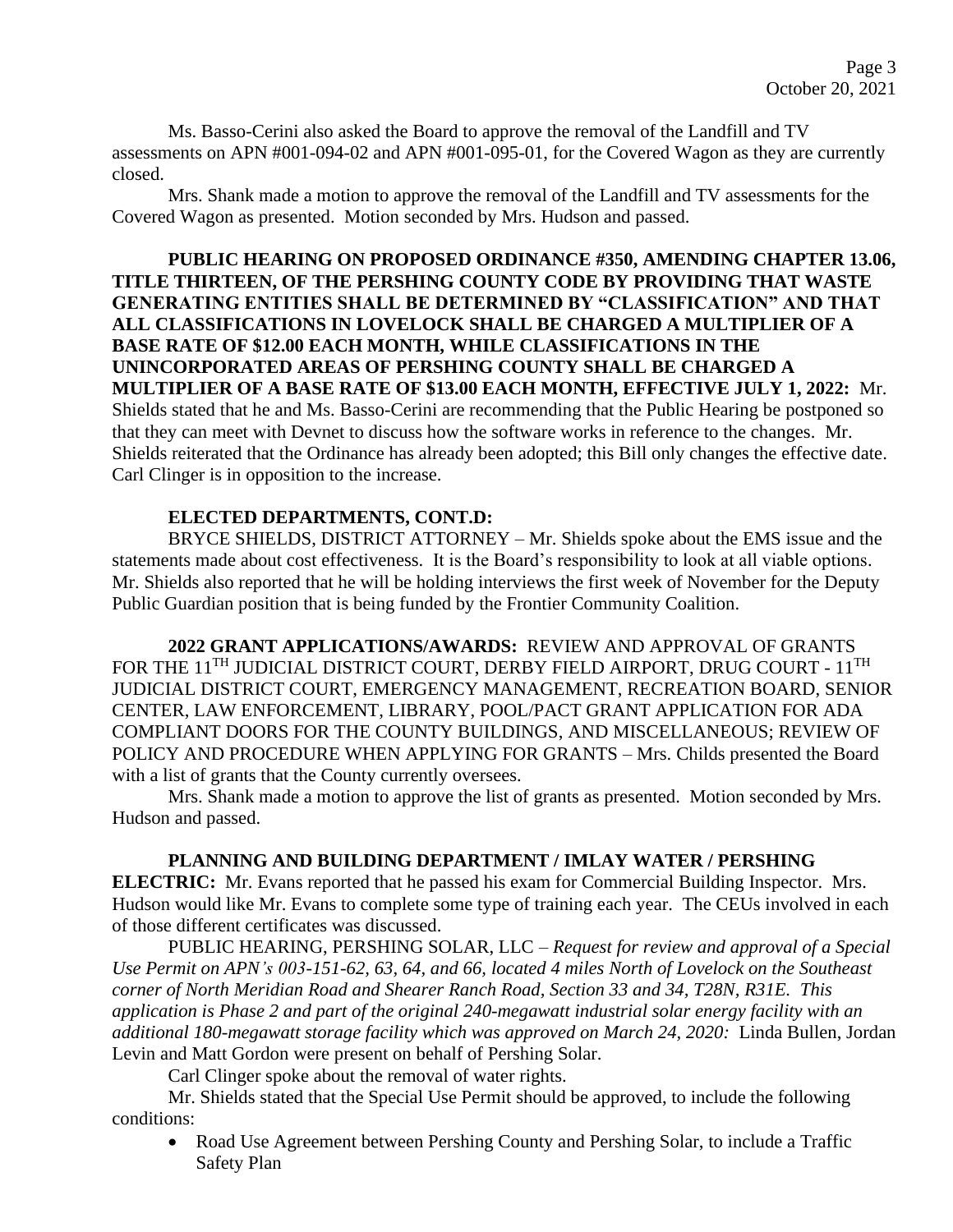- Road Use Agreement between Pershing Solar and NV Energy with Pershing County listed as a 3<sup>rd</sup> party insured
- Demonstration that the Water Rights have been removed in compliance with State Law
- A Bond for the Decommission Plan approved by the Board of Commissioners

Mrs. Shank made a motion to approve the Special Use Permit for Pershing Solar and AES Clean Energy, noting the Findings in Section 17.606.40 of the Pershing County Development Code, Items A.- N. and also including the four findings as presented by DA Shields. Motion seconded by Mrs. Hudson and passed.

PUBLIC HEARING, WILLIAMS FAMILY TRUST – *Request for review and approval of a Parcel Map Application on APN 007-451-32. This applicant is proposing to divide the current parcel into 1) 602.50 acre parcel (parcel B) and 1) 2.19 acre parcel (parcel A). The applicant is proposing this request so they can dedicate a 60 foot easement for the Lovelock Indian Cave Road, which will create parcel A, AMR land use, located on Lovelock Indian Cave Road, 5 miles West of Big 5 Dam, Section 29, T25n, R31E, M.D.B & M. in Pershing County, NV:* Mrs. Shank made a motion to approve the Parcel Map application for the Williams Family Trust on APN #007-451-32, noting the Findings in Section 17.404.35 in the Pershing County Development Code, Items A. – O. Motion seconded by Mrs. Hudson and passed.

**SHERIFF'S DEPARTMENT:** Sheriff Allen reported that he currently has 8 inmates in custody. They are at the tail-end of having some COVID issues in the Jail. He currently has two deputies out sick. He does have two potential applicants in background checks. There are currently three deputies at the Academy, and they are scheduled to graduate on November 10<sup>th</sup>. Sheriff Allen stated that he has five open positions.

Mr. Rackley and Sheriff Allen had a phone conversation with the architect about the current footprint of the Jail. The metal working shop next door has been approached and the owners are discussing it. It was noted that the Covered Wagon motel might be a property to consider as well.

**PERSHING COUNTY AMENDED PLAN FOR THE PROVISION OF INDIGENT DEFENSE SERVICES:** CONTRACT FOR SERVICES BY AN INDEPENDENT CONTRACTOR, BETWEEN PERSHING COUNTY AND KW PARALEGAL SERVICES, LLC, TO PROVIDE THE OBJECTIVES AND OBLIGATIONS WITHIN THE PERSHING COUNTY AMENDED PLAN AS APPROVED BY NEVADA DEPARTMENT OF INDIGENT DEFENSE SERVICES IN THE AMOUNT OF \$50.00 PER DOCUMENT SUBMITTED, TRAVEL TIME \$20.00 PER HOUR AND REIMBURSEMENT FOR LODGING, TRAVEL AND MEALS AT THE COUNTY'S PER DIEM RATES – Mr. Shields explained the reason for this contract and the need for approval.

Mrs. Hudson made a motion to approve the contract for services with KW Paralegal Services, LLC, to provide the objectives and obligations within the Pershing County Amended Plan for the Provision of Indigent Defense Services as approved by the Nevada Department of Indigent Defense Services. Motion seconded by Mrs. Shank and passed.

**PROCLAMATIONS AND AWARDS:** YEARS OF SERVICE CERTIFICATE/PIN, BARRIE MEDEIROS, 5 YEARS – Mrs. Medeiros was not able to attend, but the Board thanked her for her service and Mrs. Donaldson will present her with her Certificate and Pin.

# **BOARD APPOINTMENTS/ RESIGNATIONS/DECLARATIONS OF VACANCY:**

CEMETERY BOARD – Mrs. Shank made a motion to declare a vacancy on the Cemetery Board, due to a member's passing. Motion seconded by Mrs. Hudson and passed.

SOLID WASTE MANAGEMENT AND RECYCLING BOARD – A letter was received from Doris Bridges asking to be appointed.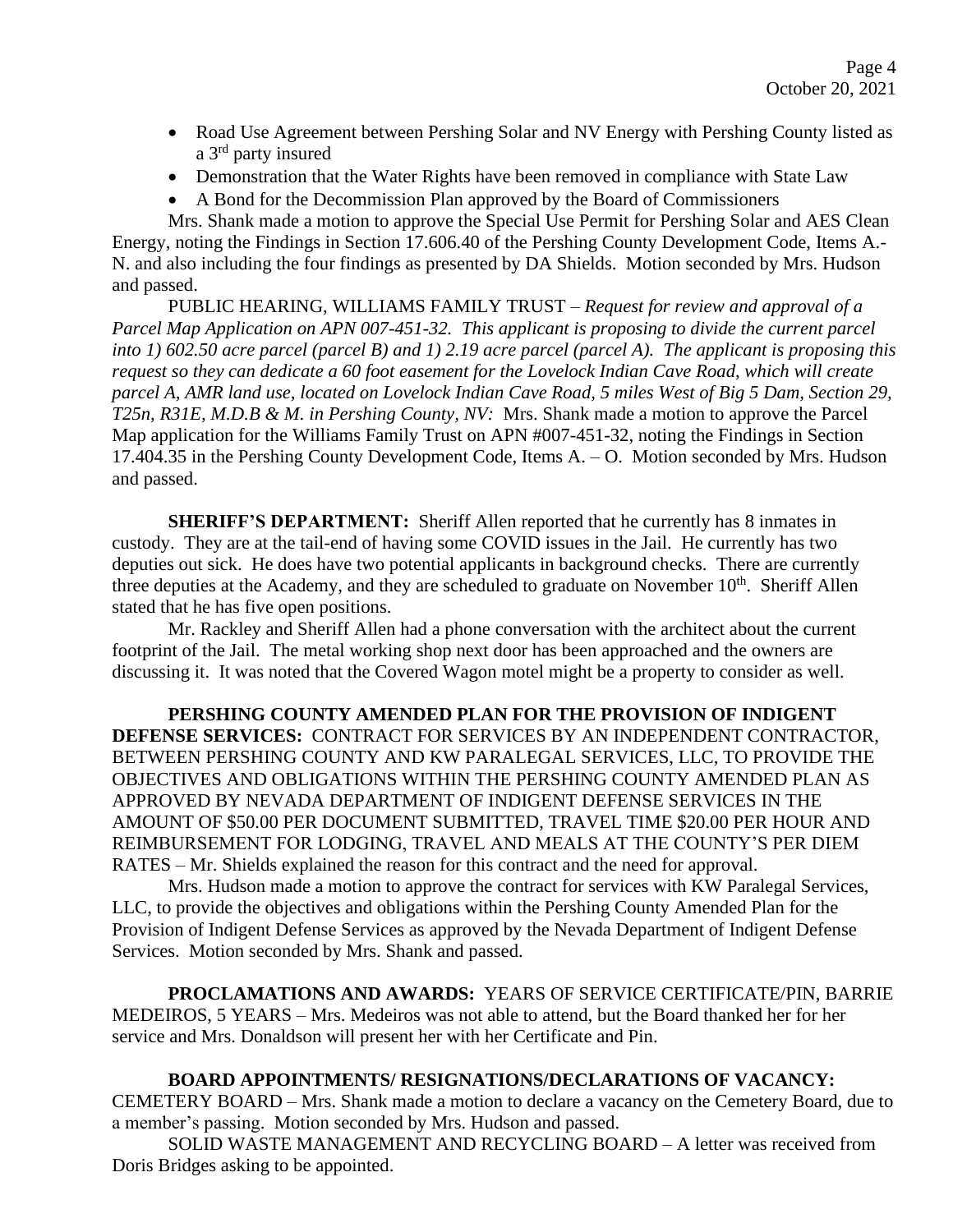Mrs. Hudson made a motion to appoint Doris Bridges to the Solid Waste Management and Recycling Board. Motion seconded by Mrs. Shank and passed.

ECONOMIC DEVELOPMENT AUTHORITY – Michael Springfield has submitted his resignation and would like to recommend Chantae Lessard for his seat. Another letter of interest was also received from Nathalie Antus.

Mrs. Shank made a motion to accept Michael Springfield's resignation from the Economic Development Authority and appoint Chantae Lessard to fill his seat. Motion seconded by Mrs. Hudson and passed.

**NAS FALLON EXPANSION:** DISCUSSION OF ENGINEER RECOMMENDATIONS FOR RE-ROUTING OF POLE LINE ROAD AND COUNTY PREFERENCE RECOMMENDATION – Mrs. Hudson spoke about the options. Carl Clinger would recommend Option 3C.

Mrs. Hudson made a motion to recommend Option 3C for the re-routing of Pole Line Road. Motion seconded by Mrs. Shank and passed.

**DERBY FIELD AIRPORT:** Mr. Rackley reported that the Airport Advisory Board has a meeting next week. Mrs. Shank asked that the hanger agreements be on their agenda for discussion.

**UPDATE FROM EMERGENCY MANAGEMENT RELATING TO COVID-19; LIST OF PROPOSED PROJECTS, PRIORITIZING AND CHANGING/AMENDING APPROVAL OF THE PROJECTS FOR ALLOCATION OF THE COVID-19 AMERICAN RESCUE PLAN FUNDING FOR PERSHING COUNTY IN THE AMOUNT OF \$1,306,252.00:** Mr. Rackley wants funding committed for the Airport water line. Mrs. Shank spoke about the infrastructure funding. She thinks Imlay Water should be the top priority. Mrs. Hudson stated that public hearings need to be scheduled so the public can say what they think should be the priority. Mrs. Shank would also like funds for the IT department.

Mrs. Hudson stated that after November  $3<sup>rd</sup>$  she will only be available by Zoom. Mrs. Shank suggested a workshop or public hearing for the regular meeting on December  $1<sup>st</sup>$ .

Mrs. Shank asked if there is a business that wants to go out to the Airport. Mr. Rackley stated that he gets calls all the time.

**FOLLOW-UP TO DEPARTMENT HEAD MEETING:** EMPLOYEE MORALE INCENTIVES, FUTURE POSITION NEEDS AND FUNDING ALLOCATIONS, COMMISSION GOAL SETTING AND POSITIVE DIRECTION; LEADERSHIP WORKSHOP AND OTHER RECOMMENDATIONS – Mrs. Shank felt it was a good meeting. The Board needs to discuss employee incentives, maybe a monetary award for years of service. Mrs. Hudson stated that those things need to be included in budget discussions for next year. She also would like to include the purchase of County shirts.

Gale Munk stated that one of the best things he has found is to pick a day and go into the various offices to find out what goes on behind the scenes.

Vonni Hemp stated that it seems like bad behavior is being rewarded.

**CORRESPONDENCE:** APPROVAL TO SEND A LETTER TO SENATOR CORTEZ-MASTO AND SENATOR ROSEN ENCOURAGING THE SUPPORT TO INTRODUCE AND ENACT THE PERSHING COUNTY ECONOMIC DEVELOPMENT AND CONSERVATION ACT – Mrs. Hudson made a motion to approve sending a letter to Senators Cortez-Masto and Rosen encouraging the support to introduce and enact the Pershing County Economic Development and Conservation Act. Motion seconded by Mrs. Shank and passed.